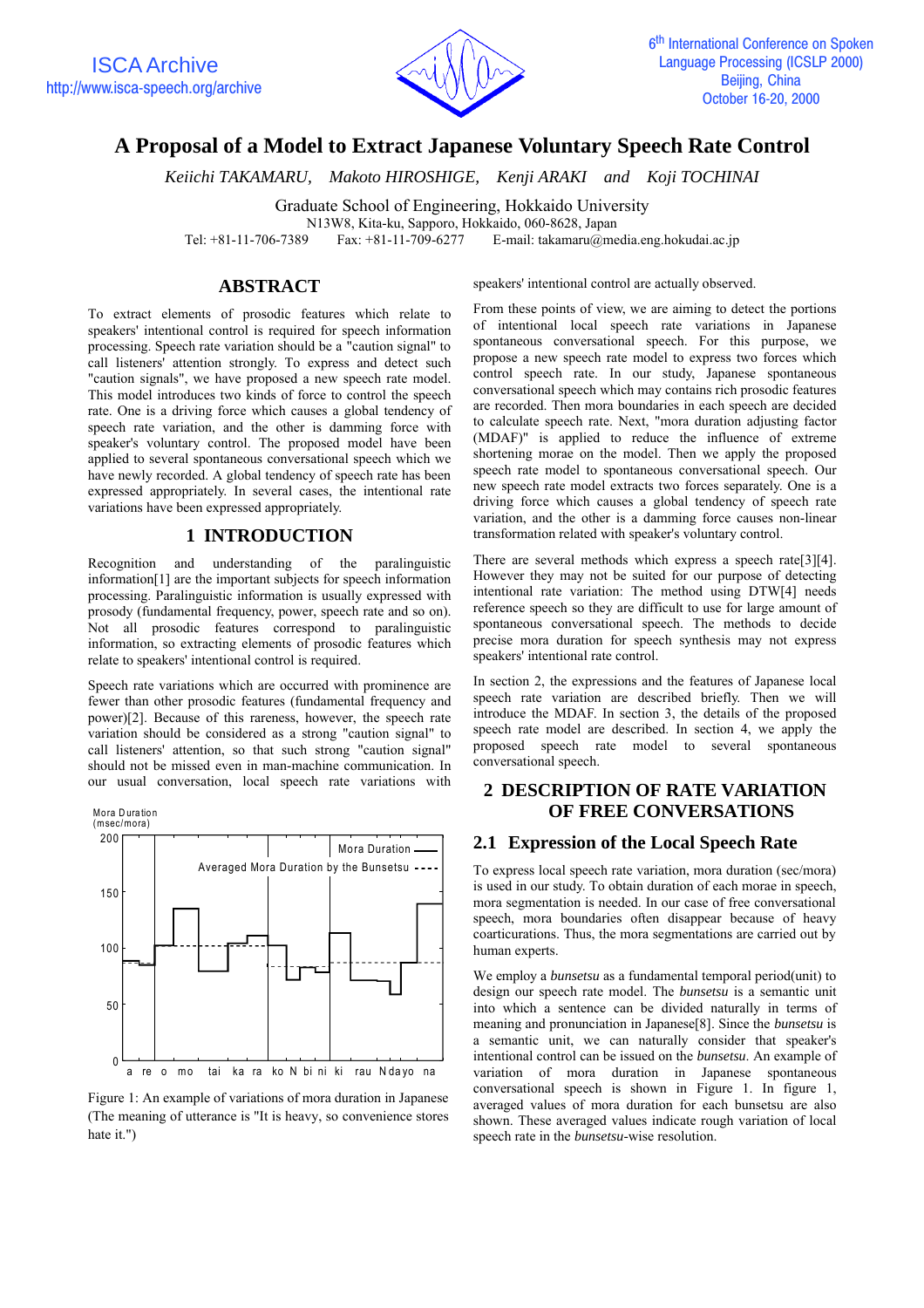### **2.2 Observed Features of Speech Rate Variation**

As a preparation to design a speech rate model, we have investigated the features of local speech rate variation in spontaneous conversational speech. The following features have been observed.

#### **2.2.1 Local Speech Rate Variations by** *Bunsetsu***s**

We can find that the local speech rate becomes observably slower in several portions of speech. In most such cases, the factor of becoming slower is speakers' thinking. But, in several cases we surely observed slower portions with intentional emphasis.

#### **2.2.2 Variations of Each Mora Duration**

Observing the variations of each morae duration, several features such as phrase final lengthening or bimoraic foot are also observed in our data. Especially, shortening of several kinds of mora (moraic nasal, long vowels and double consonants) are observed remarkably in our spontaneous conversational speech. These large variations of mora duration are considered to be involuntary variation based on phonemic nature. It is better to remove the influence of these involuntary phenomena.

#### **2.3 MDAF:Mora Duration Adjusting Factor**

The shortening of specific morae is one of involuntary

| Kind of Mora                       | The Number of Mora | MDAF |
|------------------------------------|--------------------|------|
| Double Consonant                   |                    | 0.75 |
| Moraic Nasal                       |                    | 0.75 |
| Long Vowel                         |                    | 1.25 |
| Diphthong<br>(including /i)        |                    | 1.5  |
| Diphthong<br>(not including $/i$ ) |                    | 1.75 |
| Devoiced /kV//fV/                  |                    | 0.75 |

Table 1: Values of MDAF



Figure 2: An example of adjusted mora duration (The meaning of utterance is "You need only run-time (library), so you should get it from Microsoft's (site)")

elements of the observed speech rate variation. Before applying our speech rate model, the following "mora duration adjusting factors (MDAF)" are applied to moderate the involuntary turbulence of mora duration. The MDAF is defined as follows:

$$
MDAF = quantize\left[average\left(\frac{MD}{MD_{bunsetsu}}\right)\right]
$$

where *MD* is duration of shortening mora and *MDbunsetsu* is averaged mora duration by the *bunsetsu*. The MDAF is applied to the observed mora duration as follows:

adjusted mora duration = 
$$
\frac{\text{observed mora duration}}{\text{MDAF}}
$$

In this study, MDAF are applied to double consonant, moraic nasal, long vowels, diphthong and several devoiced CV morae. Values of MDAF are shown in Table 1. They are decided based on the investigation of duration ratio of specific morae in our study[5], and knowledge on mora duration from several researches[6][7]. Figure 2 shows an example of variation of adjusted mora duration after applying the MDAF. Mora duration adjusted by this process is used in the following new speech rate model proposed in this report.

### **3 MODELING OF THE LOCAL SPEECH RATE VARIATION**

### **3.1 The Concept and Outline of the Proposed Model**

Speech rate which we can observe is considered as mixture of variations which are caused by various factors. Those factors can be roughly divided into voluntary elements and involuntary elements. Involuntary rate variations are caused by phonemic nature of the language, whereas voluntary rate variations can be related with speaker's intention. Thus, in our procedure of the modeling, voluntary elements should be preserved and involuntary elements are discarded as noise.

On making a speech rate model, we try to extract two kinds of force (Figure 3) which effect the local speech rate variation separately. They are as follows:

- 1) a driving force of speech flow
- 2) a strong force that temporally dams up the flow

The former "driving force" continues throughout a sentence and varies slowly. The slow variation of the force is usually almost involuntary. This driving force causes a global tendency of speech rate variation. As a global tendency of speech rate, averaged speech rate and tendency of increasing or decreasing of its rate should be expressed. So a linear function is applied to variation of mora duration in each semantic unit.

The latter "damming force" is strong, voluntary control, that is main target in our study. We consider that this damming control is applied to a minimum semantic unit (*e.g.*, word), and make local speech rate slower. When the speech rate is made slower voluntarily, morae in the controlled unit may not lengthen uniformly, that is, nonlinear transformation. Mora duration would be lengthened around the most elastic portion in the controlled unit, which seem to depend upon the phoneme in the unit. A simple convex curve should be applied to each controlled unit. We try to use a cosine curve to express this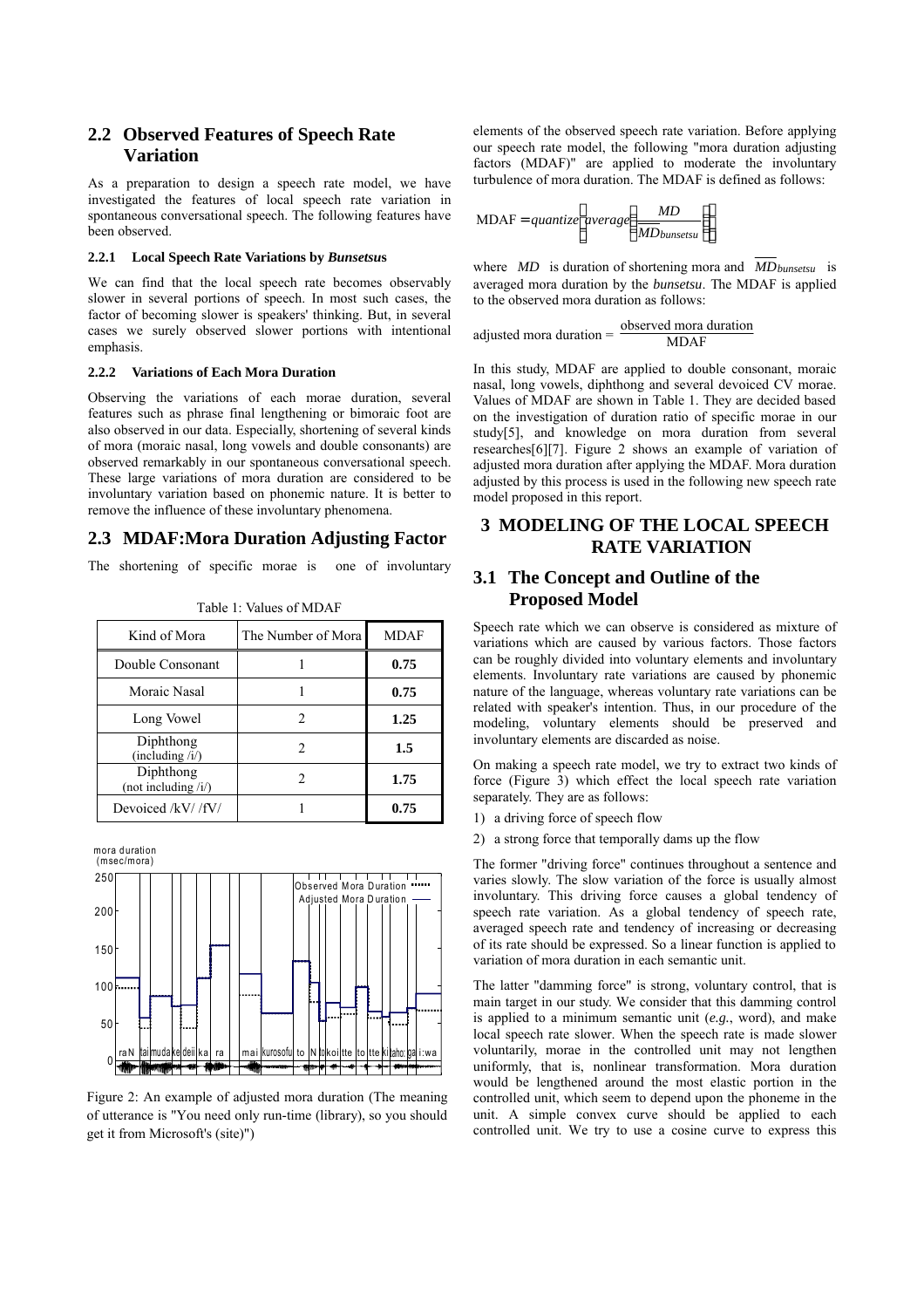

Figure 3: Two forces which affect speech rate variation



Figure 4: A regression line which expresses a global tendency





Figure 5: A cosine curve which express "damming control"

damming control.

### **3.2 Approximation of Global Tendency**

To express global tendency of speech rate, straight lines  $(y=at+b)$  are fitted to the variation curve of observed mora duration (Figure 4). A single line is fitted as a regression line to a single semantic unit "*bunsetsu*".

When the inclination parameter *a* is negative, the unit has accelerative tendency in speech rate. when *a* is positive, the unit has decelerative tendency in speech rate.

The final mora in the unit can be lengthened regardless of global tendency of speech rate. This is a well known phenomenon as the "final mora lengthening". At first the final mora of the unit is excluded from the calculation of the regression line. Then duration of final mora is estimated by the regression line. Comparing estimated duration to actual duration, if final mora does not be lengthened, the coefficients of regressive line are calculated again including final mora.

### **3.3 Approximation of Non-linear Transformation**

To express damming force that causes a non-linear transformation of temporal structure in each semantic unit, we introduce a simple convex curve. Amount of the non-linear transformation can be derived by subtraction of the global tendency from the observed mora duration. In this report, a value estimated by regression line is subtracted from each observed mora duration. The value which is subtracted is decided as a value on the regression line at the central time-point of the corresponding mora. To the obtained set of the subtracted value, a simple convex curve is fitted.

In this report, we use a cosine function as a simple convex curve as follows:

$$
\hat{y} = -A\cos\left(\frac{2p}{T + |\Delta T|}(t + j)\right) \quad \text{where } j = \begin{cases} \Delta T & \text{if } \Delta T \ge 0 \\ 0 & \text{otherwise} \end{cases}
$$

*T* is duration of a semantic unit (or a semantic unit without final mora) and *A* is an amplitude. The amplitude *A* and the time of the maximum point  $\mathbf{t} = (T - \Delta T)/2$  are estimated by means of the least mean squares (Figure 5). The *A* is considered as the strength of damming force. The *t* indicates the location of the most strongly lengthened portion within the semantic unit.

## **4 APPLICATION OF PROPOSED MODEL TO SPONTANEOUS CONVERSATIONAL SPEECH**

The speech rate variation model proposed in previous section is applied to 48 sentences of spontaneous conversational speech. Speech samples are uttered by two male speakers who are university students and have been newly recorded for our research. Figure 6 and 7 show examples. Lower graph is "adjusted mora duration" and "regression line". Upper graph is "adjusted mora duration minus regression line" and "estimated cosine curve".

The averaged speech rate and tendency of increase and decreasing of speech rate are appropriately expressed by the regression line in most cases. In a lot of cases, a regression line falls. This means the semantic unit has accelerative tendency. And in several cases, cosine curves appropriately express intentional rate variations. The *t* are located to the middle of the semantic unit in those cases. In other several cases, however, we can find the amplitude *A* are almost 0 (*i.e.*, no damming force) although there seem to exist nonlinear temporal transformation in the unit. In such cases, more precise investigations are needed. Figure 8 shows the distribution of *A* and *t* of all units in samples. The *t* often takes the value near 0 (beginning of the unit) or 1 (end point of the unit) in a lot of unit.